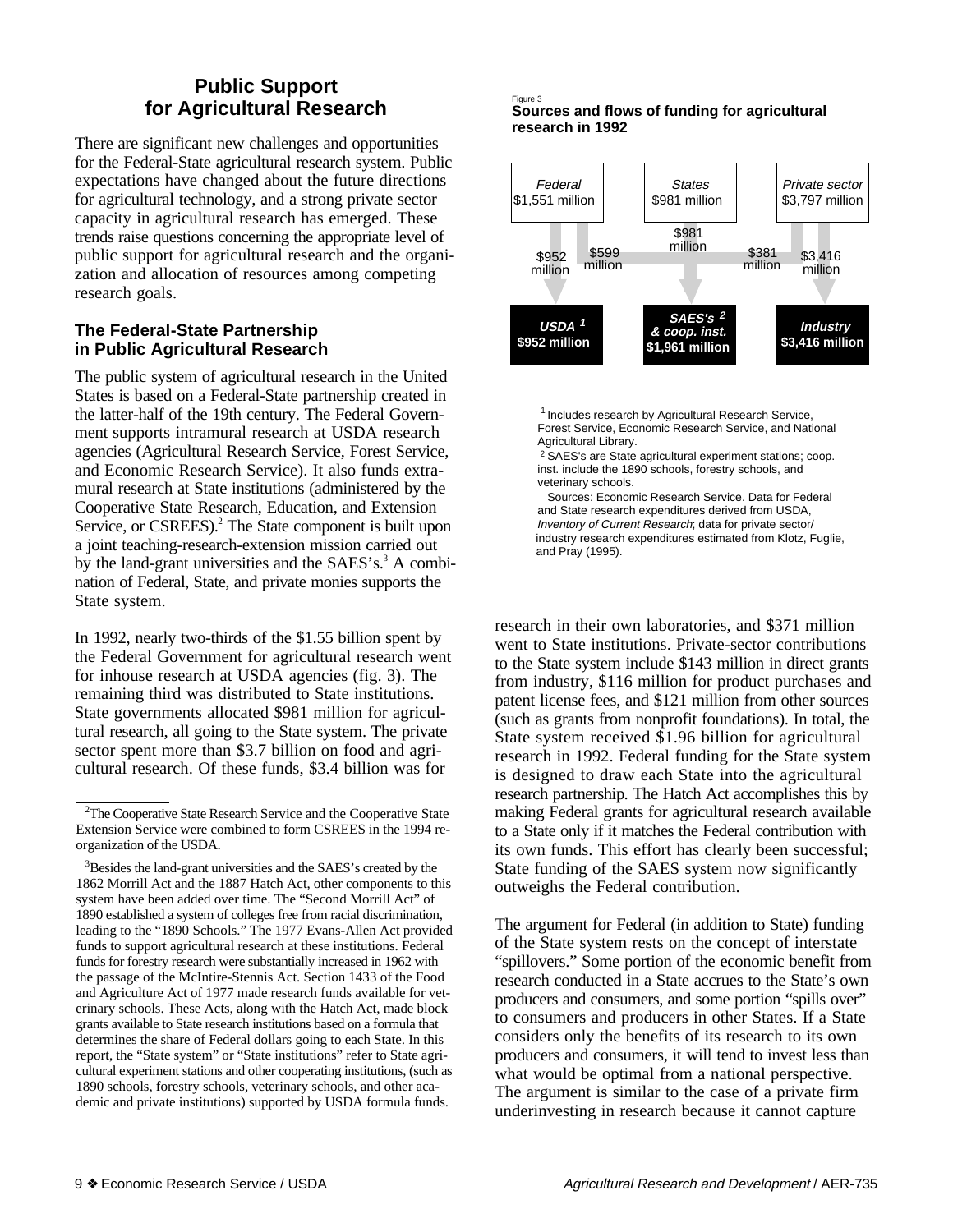all the returns. Furthermore, States will tend to favor applied and technology development research at the expense of more basic, or pre-technology research, since the former is likely to have less interstate spillover (see box, "Basic Research, Applied Research, and Technology Development"). Advances in pre-technology research, on the other hand, are likely to spill over to other States' producers. This is because these findings are likely to contribute to the development of production technologies suitable to a range of climatic conditions or even multiple commodities. Empirical analyses support the hypothesis that interstate spillovers from agricultural research are significant (Evenson, 1989).

Besides investing in the States' public research programs, the Federal Government maintains its own inhouse, or intramural, agricultural science expertise (see box, "Federal Support for Intramural versus Extramural Research"). There are at least two key reasons for

maintaining a strong intramural research base. One reason is that the effectiveness of the State system depends on regional and interregional coordination and linkages provided through national program leadership in the USDA. For example, Ruttan (1982) argues, "The overlap of Federal support and coordinating services made it possible to give more concentrated attention to specific problems of crop improvement of common importance to several States than would have been possible if researchers in each State had worked in isolation. This involvement with the State experiment stations gave the USDA's research program greater access to basic science capacity in fields such as genetics, entomology, and physiology than could have been assembled with the Federal research system" (p. 78).

The second major reason for intramural research is that there are research problems and issues of national importance that may receive too little attention from

## **Basic Research, Applied Research, and Technology Development**

Research and development (R&D) cover a broad range of investigative activities. The National Science Foundation (NSF) defines "basic research" as research conducted to gain a more complete understanding of the subject under study, without specific applications in mind. The NSF defines "applied research" as research aimed at gaining knowledge to meet a specific, recognized need. "Technology development research" is defined as the systematic use of research knowledge in the production of useful materials, devices, systems, or methods (National Science Foundation, 1993, p. 94). One problem with the NSF definition is that the characterization of a research activity depends on the scientist's interpretation and motivation for the research. What may be basic research to one scientist may be applied research to another.

Huffman and Evenson (1993) developed a structural representation of the R&D system for agriculture. They defined R&D activities as belonging to (1) the general sciences, (2) the pre-technology sciences, or (3) technology invention. Innovations from these activities result in products that can be extended to final users, for example farmers, consumers, and government agencies. Some of the fields of science and technology that characterize these activities are:

| <b>General sciences</b> | <b>Pre-technology sciences</b> | <b>Technology invention</b>   |  |  |  |
|-------------------------|--------------------------------|-------------------------------|--|--|--|
| Chemistry               | Soil physics and chemistry     | Agricultural chemistry        |  |  |  |
| <b>Genetics</b>         | Plant and animal genetics      | Plant and animal breeding     |  |  |  |
| <b>Biology</b>          | Plant and animal pathology     | Horticulture                  |  |  |  |
| Microbiology            | Plant and animal physiology    | Agronomy                      |  |  |  |
| Zoology                 | <b>Nutrition</b>               | Veterinary medicine           |  |  |  |
| <b>Physics</b>          | Engineering                    | <b>Mechanics</b>              |  |  |  |
| Atmospheric science     | Climatology                    | Irrigation methods            |  |  |  |
| <b>Mathematics</b>      | Computer science               | Computer software development |  |  |  |
| <b>Economics</b>        | Applied economics              | Farm management               |  |  |  |

General and pre-technology sciences are conducted primarily by universities and public research agencies. The products of this research are too general to be protected by intellectual property laws, and thus these activities attract little private-sector support. Technology invention is the product of both public and private research, and it in some cases public and private technology invention activities may overlap. Many public-sector technology inventions, however, are in fields where the products of research are not marketable and there is inadequate incentive for private invention (Huffman and Evenson, 1993, pp. 42-3).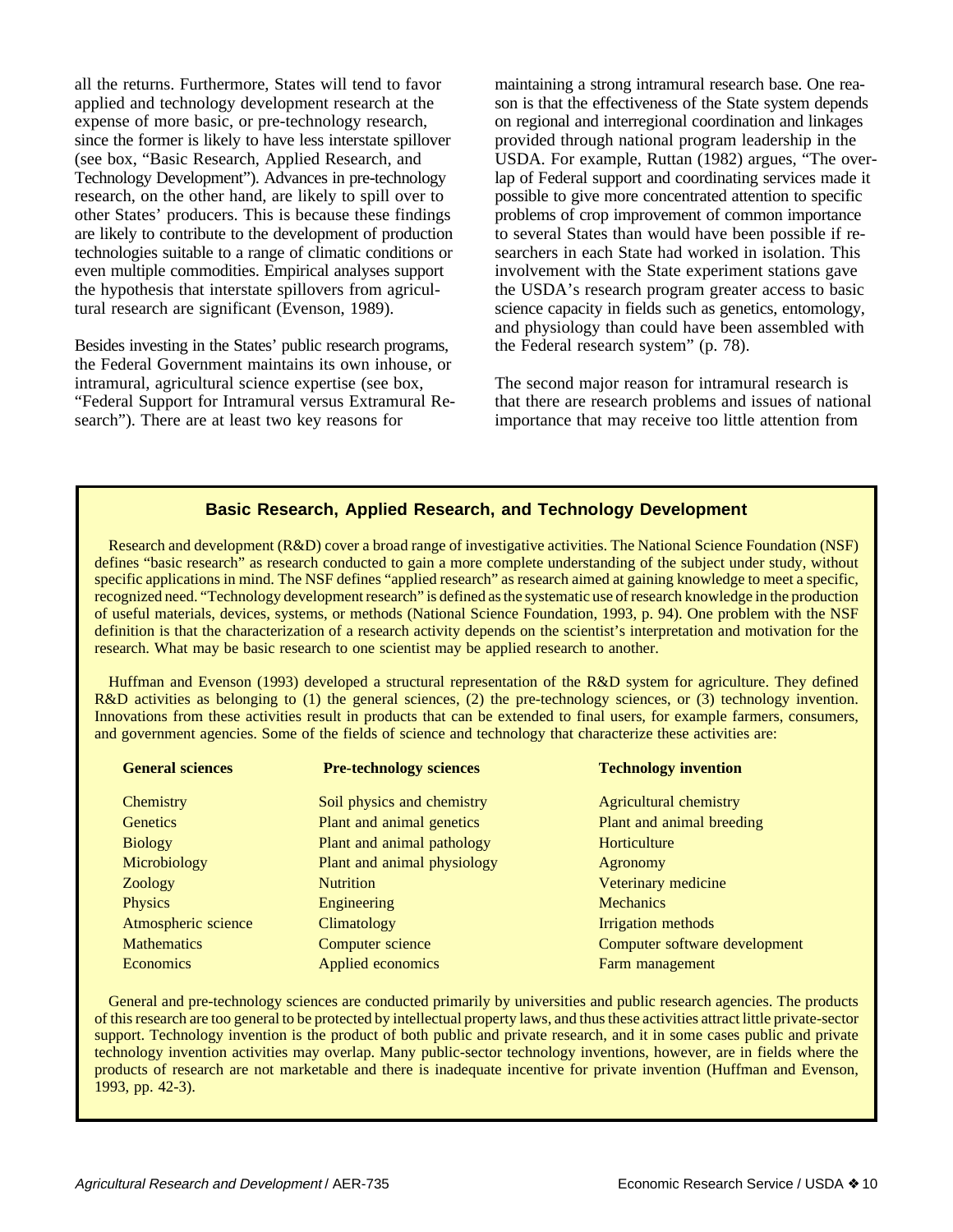| <b>Federal Support for Intramural versus Extramural Research</b>                                                                                                                                                                                                                                                                                                                                                                                                                                                                                                                                                                                                                                                                                                                                                                                                                                                                 |  |  |  |  |  |  |  |  |
|----------------------------------------------------------------------------------------------------------------------------------------------------------------------------------------------------------------------------------------------------------------------------------------------------------------------------------------------------------------------------------------------------------------------------------------------------------------------------------------------------------------------------------------------------------------------------------------------------------------------------------------------------------------------------------------------------------------------------------------------------------------------------------------------------------------------------------------------------------------------------------------------------------------------------------|--|--|--|--|--|--|--|--|
| <b>Extramural research</b><br>(State agricultural experiment stations<br>and other cooperating institutions)                                                                                                                                                                                                                                                                                                                                                                                                                                                                                                                                                                                                                                                                                                                                                                                                                     |  |  |  |  |  |  |  |  |
| Most extramural agricultural research grants are administered<br>by USDA's Cooperative State Research, Education, and<br>Extension Service (CSREES), which also administers<br>education and extension grants to State institutions.<br>State agricultural experiment stations (SAES's) conduct most<br>extramural agricultural research. SAES scientists are<br>typically members of academic departments of land-grant<br>universities, especially the colleges of agriculture.<br>$\triangleleft$ SAES staff includes about 24,000 professional and other<br>staff (FTEs), including 6,400 scientist years.<br>Research at forestry and veterinary medicine schools and<br>colleges is also supported by CSREES-administered grants.<br>These programs are also typically at land-grant universities.<br>CSREES-administered grants also support the agricultural<br>research programs of the historically black "1890" land- |  |  |  |  |  |  |  |  |
| Arguments in support:<br>Responds to State and local constituents and addresses<br>specific agroclimatic needs.<br>◆ Federal grants underwrite and encourage State<br>investments in university research.<br>Has links to universities' nonagricultural basic and<br>applied research programs.<br>♦ Federal grants support top scientists and researchers<br>at universities.<br>Extramural research grants support graduate students<br>and thus human capital development in science.<br>♦ Research conducted at universities provides frontier<br>material for classroom instruction and thus enhances                                                                                                                                                                                                                                                                                                                       |  |  |  |  |  |  |  |  |
|                                                                                                                                                                                                                                                                                                                                                                                                                                                                                                                                                                                                                                                                                                                                                                                                                                                                                                                                  |  |  |  |  |  |  |  |  |

# **Federal Support for Intramural versus Extramural Research**

I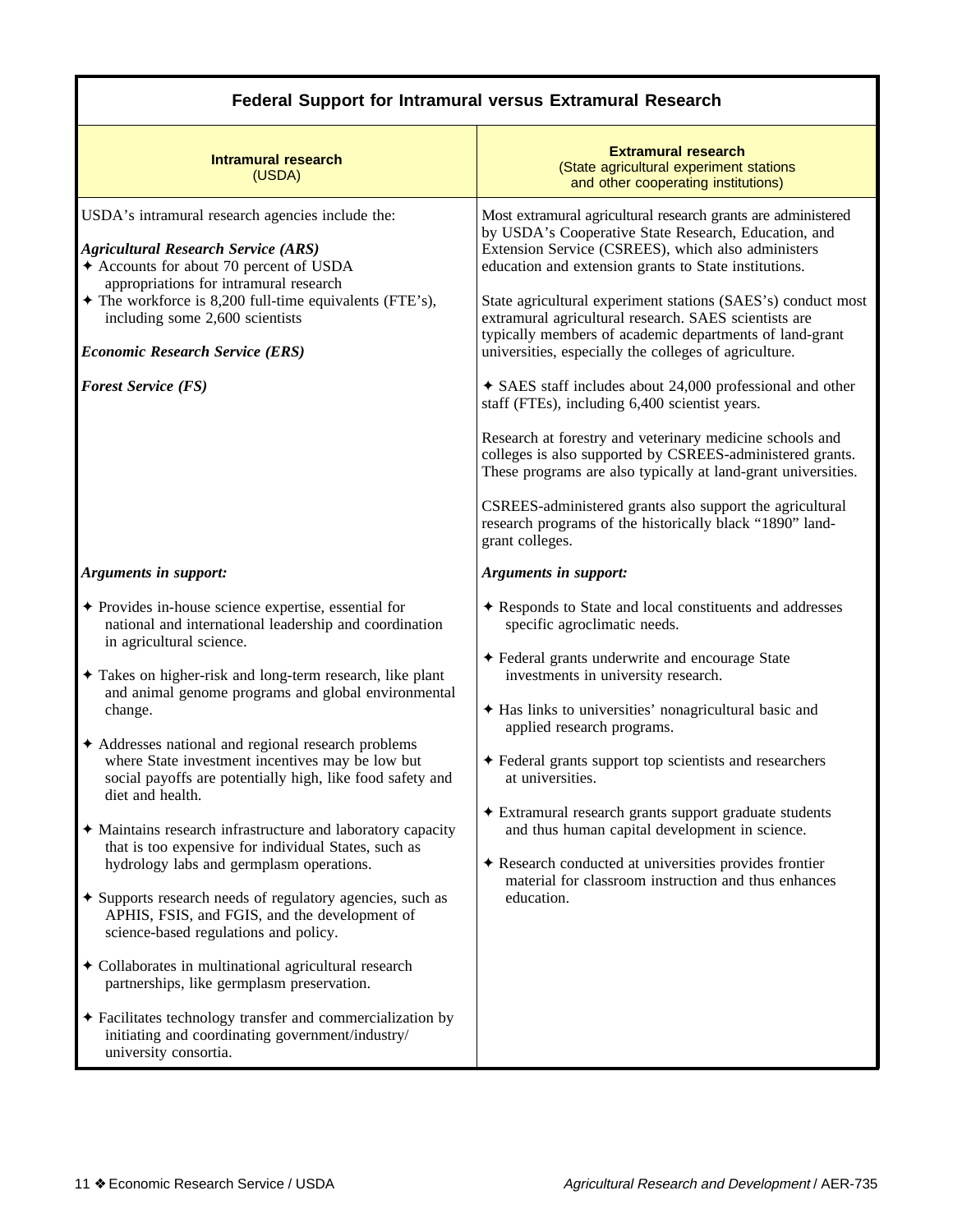individual States or even regional programs. Food safety, nutrition and health, and germplasm preservation are examples of research issues for which there is a national rather than a State-specific or regional constituency. Federal regulatory agencies may particularly look to the intramural research agencies to provide the science base for the regulatory programs that protect the safety and health of the Nation's consumers.

Finding an administrative structure that would allow USDA's intramural science agencies to address these goals has provided a challenge to Federal research managers. For example, in 1972 USDA decentralized the research program management of USDA's Agricultural Research Service (ARS) from a national to a regional structure. To simplify further coordination with the SAES's, USDA organized ARS research programs around four regions. The reorganization was, however, not without controversy. Some observers felt that it compromised the ability of the USDA to provide national leadership in agricultural research (Office of Technology Assessment, 1981; Ruttan, 1983).

Public research expenditures rose by 3-4 percent per year in real terms up to around 1980, but since then, growth has slowed to 0.7 percent per year (fig. 4). To calculate real (inflation-adjusted) funding trends, annual expenditures are adjusted by a cost-of research index.

#### **1 agricultural research, 1960-94** Figure 4 **Federal, State, and private support for public**

Billion 1994 dollars



<sup>1</sup> Annual expenditures adjusted for inflation by cost-of-research deflator.

2 Includes funds for USDA research agencies (Agricultural Research Service, Economic Research Service, and National Agricultural Library) and cooperative State research.

 Source: Economic Research Service. Data derived from Alston and Pardey (1995).

Most of the post-1980 growth has come from increased contributions from the private sector, mainly for research conducted at land-grant universities. In real terms, Federal funding for agricultural research has been stagnant since 1976. State governments continued to increase their support for agricultural research until the economic recession of the early 1990's.

The ability of the public agricultural research system to respond to new demands is constrained by the slow growth in real funding and the substantial resources needed for maintenance research. Maintenance research is needed to offset the tendency of livestock and crop yields to fall over time, due to the emergence of resistant strains of pests and diseases. Requirements for maintenance research increase as agricultural productivity increases (Ruttan, 1983). Some estimates suggest that around 30 percent of agricultural research expenditures go to maintaining current yield levels (Adusei and Norton, 1990; Huffman and Evenson, 1993).

# **Setting the Research Agenda**

Ruttan (1982) characterized the Federal-State agricultural research system as "articulate, decentralized, and undervalued" (p. 249). The institutional, or formula, funding approach established by the Hatch Act created a decentralized management structure. Decisions about allocating research resources were left largely to the States rather than to a central authority. The decentralized structure, with the combined research-extension role of the land-grant universities, enabled farm constituencies to express their needs directly to the scientific establishment. This established articulation among scienceoriented research, technology-oriented research, and farm production. It served to direct research resources to commodities and production constraints important to the locality or State. According to Ruttan, these factors contributed to high economic returns to research. Because returns to research remained high, the system may have been undervalued, that is, the investment in public agricultural research may have been too small. The reasoning is that if an investment gives very high returns, its funding should be increased to the point where the return from the investment equals the opportunity cost of the funds. If agricultural research yields a higher return than other types of investment, shifting more funds to agricultural research would increase overall economic efficiency and growth.

While the system was effective in developing and delivering new technologies that increased farm productivity, it has been criticized for being slow to respond to the needs and expectations of other constituencies, such as consumers, nonfarm rural groups, and farm laborers. Internal and external evaluations of the system recom-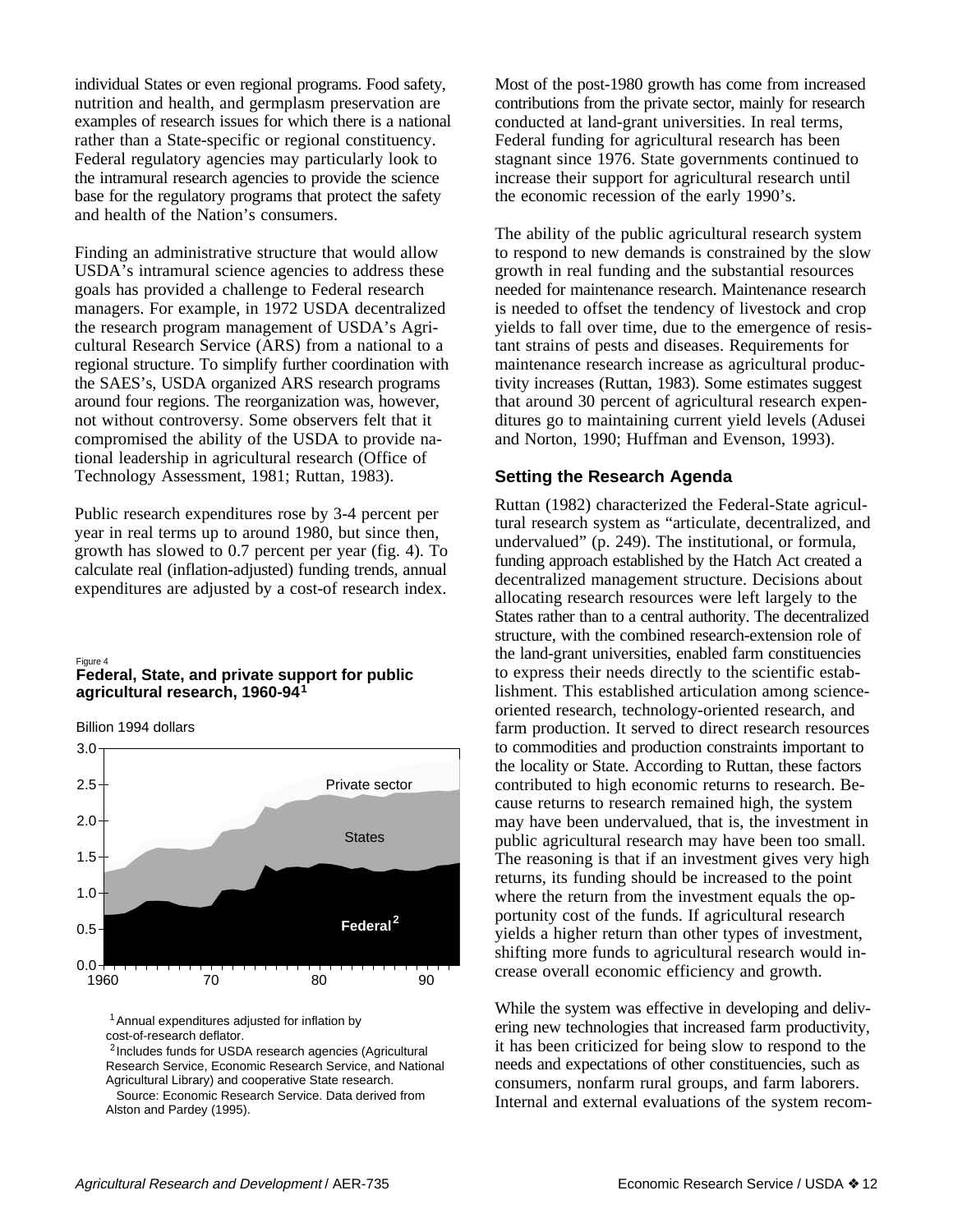mended changes in the way the system was managed and operated. To some extent these recommendations were carried out. Most noticeable is the changing nature of financial support for the system: the relative importance of institutional (formula) funding has fallen substantially, and support from the private sector has grown.

# **Criticisms of the Public Agricultural Research System**

Despite the contribution of public agricultural research to agricultural productivity increases, the system came under increasing pressure during the 1960's and 1970's. Some critics charged that the agricultural research establishment was slow in responding to environmental, distributional, and humanitarian concerns. These critics sought to increase the attention given to such issues as environmental protection, natural resource conservation, human nutrition and health, rural development, the problems of hired workers, and animal welfare. Ruttan (1982) points to two books in particular that reflected this perspective. *Silent Spring*, by Rachel Carson, and *Hard Tomatoes, Hard Times*, by Jim Hightower, argued that agricultural research concentrated on a narrow set of goals and did not adequately address consumer, environmental, and rural issues. This sentiment led to political pressure for a broader research agenda that would address the concerns of these groups. In 1990, language introduced into the farm bill established broad goals for agricultural research under the heading of "sustainability" (see box, "Technology and Sustainability").

Recommendations for change also came from within the scientific community. In 1972 and 1982, two reports by independent scientific committees (National Research Council, 1972, *The Pound Report*; Rockefeller Foundation, 1982, *The Winrock Report*) faulted the system for placing too much emphasis on applied research on local problems and not enough on basic biological research. Both reports recommended greater competition for research funds (instead of formula-based funding) and a shift away from applied research to more basic biological research. The underlying rationale for these recommendations was that the breakthroughs needed to maintain historical rates of productivity growth in agriculture would be based on advances in basic biological sciences. These reports argued that applied research would not generate the needed breakthroughs because it tended to focus on the commodities and production constraints important to specific localities and States. However, these reports did not receive unanimous approval in the scientific community. *The Pound Report* in particular was criticized for applying evaluation criteria better suited to the basic sciences than to the applied work conducted by the USDA-SAES system. Defenders of the system contended that the standards used to

judge agricultural research should put greater emphasis on technological innovation and productivity-enhancing activities rather than on bench science (Ruttan, 1987). Schuh (1986) argued that a narrow focus on basic research would undermine the mission orientation of the land-grant university, which is "to bridge the gap between society's current problems and the frontiers of knowledge" (p. 7).

In 1981, the Office of Technology Assessment (OTA) released a report called *An Assessment of the United States Food and Agricultural Research System*. The OTA report praised the accomplishments of public agricultural research and called for increased support of the Federal-State system. However, it also pointed to many weaknesses in the system. The report cited a lack of well-defined goals for food and agricultural research and judged the process for research priority setting as inadequate. According to OTA, decisions about allocating research resources were made "ad hoc" and coordination between different components of the system was insufficient. The report also found inequity among the States about who paid for and benefited from agricultural research; food-surplus States often spent more on agricultural research than food-deficient States did, although the latter were major beneficiaries of lower food costs. The OTA study recommended that research should be concentrated in areas that would generate large social benefits but that the private sector would be unlikely to find profitable. Also, the report noted the need to maintain a balance between site-specific research and basic biological research. The OTA recommended a stronger USDA research program on issues in the national interest while keeping a portion of the system decentralized. This would allow the States to facilitate applied agricultural research on local or regional issues.

In 1989, the National Research Council (NRC) recommended a major increase in the use of competitive grants to allocate agricultural research funds. The NRC concluded that agricultural research as a whole was underfunded. Therefore, an increase in competitive grants should come from new resources rather than from a diversion of existing resources (National Research Council, 1989b). While funding for the USDA's competitive grants program was increased in the 1990 farm bill, this growth was largely at the expense of formula funding.

# **Changing Sources of Support for the SAES's**

Two factors have strongly influenced State agricultural experiment station funding: (1) an outgrowth of these criticisms and recommendations and (2) the need to secure new sources of funding. As a result, the nature of financial support for the State agricultural experiment stations has changed significantly over the past several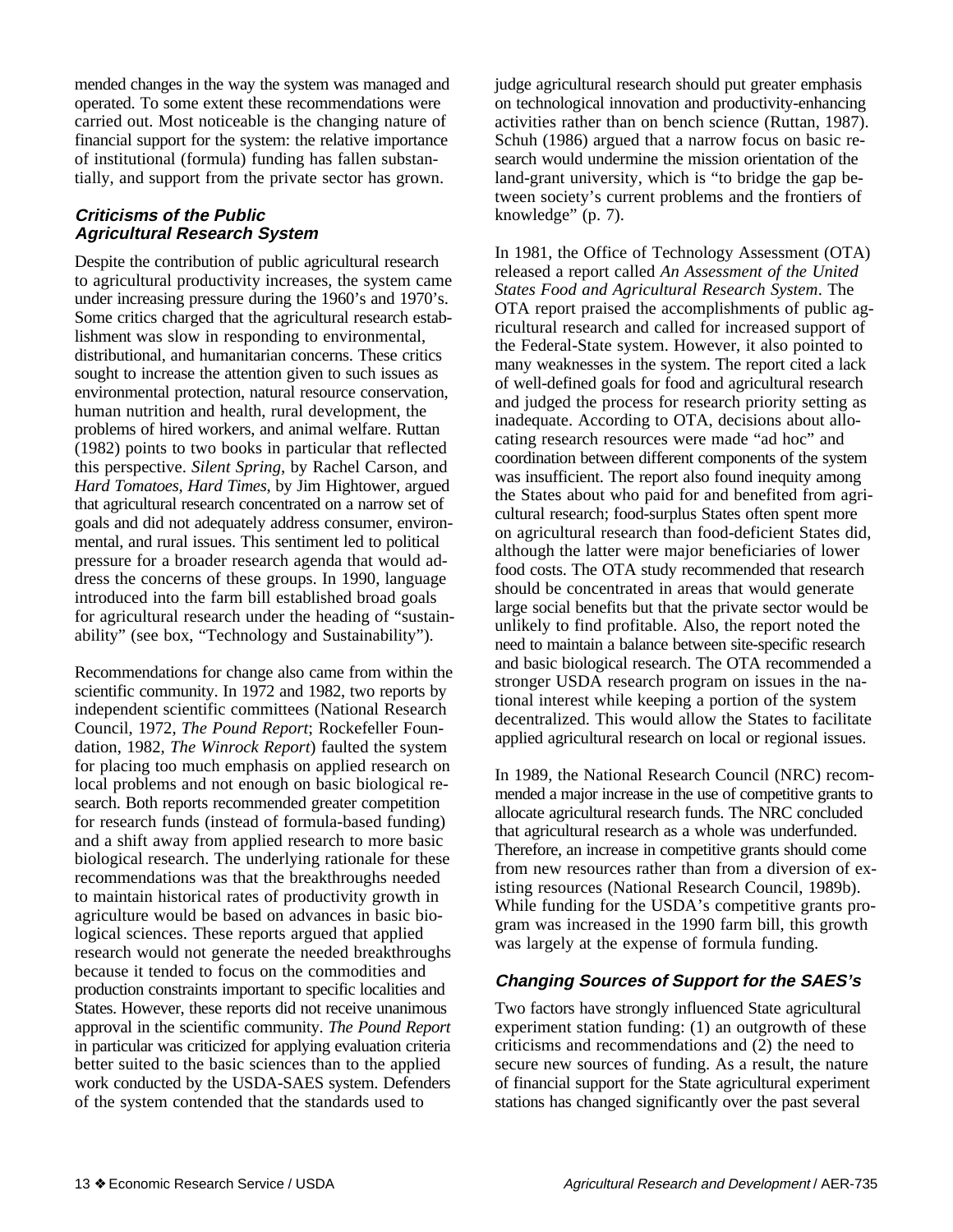## **Technology and Sustainability**

Several concerns have focused public attention on sustainable agriculture, including environmental degradation, natural resource conservation, food safety, and the viability of family farms and rural communities. For example, some production practices currently employed by farmers contribute to the erosion of environmental quality and to the depletion of the natural resource base. Sustainable technologies, on the other hand, are designed to mitigate the effect of agricultural production on the natural resource base and on the environment. The decision to adopt alternatives to conventional production technologies hinges upon the relative profitability of these alternatives. Accordingly, the public debate about sustainability is centered around the trade-offs between economic, environmental, and social consequences of adopting alternative production technologies.

In the United States, pressure from interest groups seeking to improve the well-being of farmworkers, rural communities, and the environment have ultimately influenced legislation pertaining to technologies adopted by producers. In particular, the 1990 farm bill explicitly dealt with sustainability issues in several ways. First, a specific definition of sustainability was adopted. According to this congressional definition, sustainable agriculture is an:

"...integrated system of plant and animal production practices having a site-specific application that will, over the long term a) satisfy human food and fiber needs; b) enhance environmental quality; c) efficiently use non-renewable resources and onfarm resources and integrate appropriate natural biological cycles and controls; d) sustain the economic viability of farm operations; e) enhance the quality of life for farmers and society as a whole" (PL-95-113, 91 Stat. 981, 7USC 3101, Sec. 1404).

Second, the farm bill directed USDA to ensure that competitive grants awarded under the National Research Initiative (NRI) were consistent with the development of sustainable agricultural systems. Finally, the farm bill encouraged research designed to increase the knowledge and application of sustainable production systems. In particular, the Secretary of Agriculture is directed to conduct research and extension projects that reduce chemical use on farms, improve low-input farm management practices, and help crop and livestock enterprises.

USDA's research agencies shoulder the principal responsibility of carrying out the farm bill mandate to steer agriculture in a sustainable direction. To do this task more effectively, USDA formed a panel to develop a protocol for sustainable agriculture. This protocol could be applied to each NRI project to evaluate its relevance for promoting more sustainable agriculture. In this fashion, the protocol could serve to provide a quantitative measure of the contribution of research to sustainability.

Difficulties persist with the application of this protocol to an evaluation of NRI grant applications. These difficulties are in part due to the controversy surrounding definitional issues in sustainable agriculture. The idea of sustainability is believed to be subject to widely varying interpretations. Many alternatives to the congressional definition are available. For example, Ruttan (1992 and 1994) identifies three broad approaches to defining sustainability. One definition stresses the long-term capacity to supply a growing population with agricultural commodities at a reasonable cost to consumers. A second definition views sustainability as an ecological issue because agricultural commodity production can disrupt the ecological balance of natural systems, cause pollution, and deplete the stock of nonrenewable resources. The third definition emphasizes not only natural resources and the environment but also rural communities. According to this view, guided by such traditional values as stewardship and self-reliance, rural communities can be revitalized by adopting a holistic approach to both the physical and cultural dimensions of agricultural production.

A second difficulty associated with carrying out the protocol is the potential trade-off between different goals of sustainability. A research project may enhance one goal of sustainability (for example, profitability) while compromising another (for example, environment). As an example, recent research comparing farming systems in east-central South Dakota by Dobbs, Smolnik, and Mends (1991) found that sustainable technologies, while providing obvious environmental benefits, are unlikely to be as profitable as conventional technologies.

Finally, there is also the issue of evaluating projects with the potential to affect sustainability. The sustainability protocol assigns a score of zero to projects that have no direct, presumably short-term, effect on sustainable systems. Most basic research would fall into this category, although they have the potential to contribute to sustainability. Therefore, some NRI managers believe that the current scoring system is biased toward accepting projects showing immediate potential effects on the environment and the natural resource base (National Research Council, 1994). By implication, projects having a potential to yield benefits over the long term will be overlooked.

Despite the difficulties in implementing sustainable agriculture, proponents of sustainability believe that U.S. agricultural research is too narrowly focused on increasing production efficiency. They argue that in order for this research to be relevant, greater accommodation must be made to address the needs of a broader constituency, a new research agenda should address not only the profitability but also the environmental and social implications of alternative technologies used in agriculture.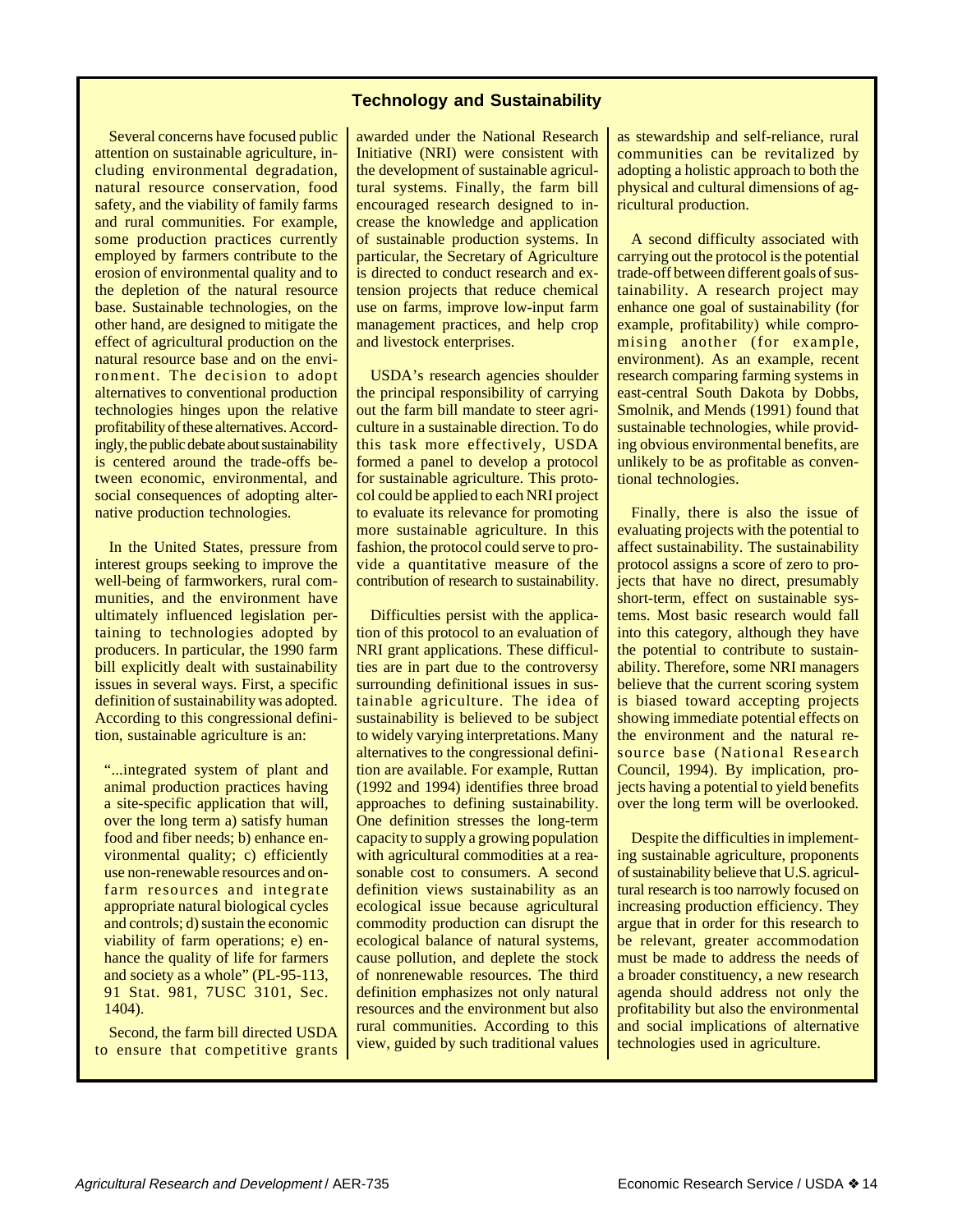years. Between 1978 and 1994, the share of the research budget for these institutions that came from State governments fell from 55.1 percent to 47.4 percent, while total Federal support (USDA and other Federal agencies combined) rose slightly, from 30.7 percent to 33.0 percent (table 1). This reversed a long-term trend in which State support for the SAES's had been increasing at a faster rate than Federal support. While USDA contributions to the SAES system fell from 22.2 percent to 20.3 percent, increased support from other Federal agencies more than made up the difference. The nongovernmental share of funding (industry grants, product sales, and other sources, combined) had the most rapid rate of growth. This funding source increased from 14.3 percent to 19.7 percent of total research expenditures at these institutions. Research grants from industry grew from 5.1 percent to 7.2 percent during this period.

The recent decline in the relative contribution of State governments to public agricultural research is partly a result of the 1990-91 economic recession. It may also be due to the decline in agriculture's share in local economies, the falling number of farms, and the resulting decline in the political influence of farm lobbies. Empirical studies on the political economy of public agricultural research in the United States showed that States with large agricultural sectors often allocate a larger portion of their State budget to agricultural research (Peterson, 1969; Guttman, 1978; Huffman and Miranowski, 1981; Rose-Ackerman and Evenson, 1983). These studies also found that farmers who organized more effectively for collective action (for example, more concentrated farm structure or membership in farm cooperatives) could increase public agricultural research funding by State governments. Because of agriculture's falling share of the economy and the declining number of farms, these

#### **Table 1—Sources of funding for State agricultural experiment stations, 1978 and 1994**

| Source               | 1978    |         | 1994      |         |  |  |
|----------------------|---------|---------|-----------|---------|--|--|
|                      | \$1.000 | Percent | \$1.000   | Percent |  |  |
| Governmental:        |         |         |           |         |  |  |
| State governments    | 374,933 | 55.1    | 1,010,861 | 47.4    |  |  |
| USDA                 | 150,977 | 22.2    | 432,993   | 20.3    |  |  |
| Other agencies       | 57,856  | 8.5     | 270.016   | 12.7    |  |  |
| Nongovernmental:     |         |         |           |         |  |  |
| Industry grants      | 34,704  | 5.1     | 152,898   | 7.2     |  |  |
| <b>Product sales</b> | 40,061  | 5.9     | 116,704   | 5.5     |  |  |
| Other                | 22,407  | 3.3     | 148,226   | 7.0     |  |  |
| Total                | 680,938 | 100.0   | 2,131,698 | 100.0   |  |  |

Note: Percentages may not sum to 100 due to rounding. Source: Economic Research Service compiled from U.S. Department of Agriculture, Inventory of Agricultural Research. studies were pessimistic about the future support from States for agricultural research unless new political constituencies could be developed.

While new sources of funding allow the public research to expand into new areas, the trend toward increased reliance on support from the private sector has generated concerns. Specifically, public research programs could be disproportionately leveraged toward the needs of private industry rather than for the broader interests of farmers or consumers. For instance, a firm may give a grant to a university department if specified research is carried out. The university, in turn, may not charge the firm the full cost of doing the research because its buildings, equipment, and staff are considered a sunk cost. In a study of barley research in Canada, Ulrich, Furtan, and Schmitz (1986) found that when brewing and malting companies increased their financial support of public barley research, greater weight was given to improving malting quality rather than increasing yields. According to the study, higher yielding varieties would have been more beneficial to livestock producers. The study also concluded that while both the public and private sectors gained from the joint research effort, the social cost of private assistance was high. This is because increased attention to yield would have had higher social benefits.

According to USDA's *Inventory of Agricultural Research*, nearly 25 percent of private funds going to State agricultural research institutions were designated for animal production research in 1992. Increased concentration in the livestock industry facilitates direct financial support of university and experiment station research on animal production. Another area where joint publicprivate support of research is employed is for research on new industrial uses of agricultural commodities. Support from the private sector is not always oriented toward developing new or lower cost products. In 1992, nonprofit foundations funded over half the research conducted by State agricultural research institutions on the causes of rural poverty, for example (USDA, 1992).

Another major change in the financial support of the system occurred in the administration of Federal funds for State research institutions. A principal recommendation of the Pound, Winrock, OTA, and NRC reports was that a greater share of Federal funds for agricultural research should be allocated competitively instead of as formula funds. Formula funds are unrestricted block grants given to State research institutions. Competitive grants, on the other hand, are awarded to individual scientists or research teams based on peerreviewed project proposals. Projects are for a fixed term of usually 1 to 5 years. The USDA initiated a competitive grant program in 1978 and expanded it in the 1990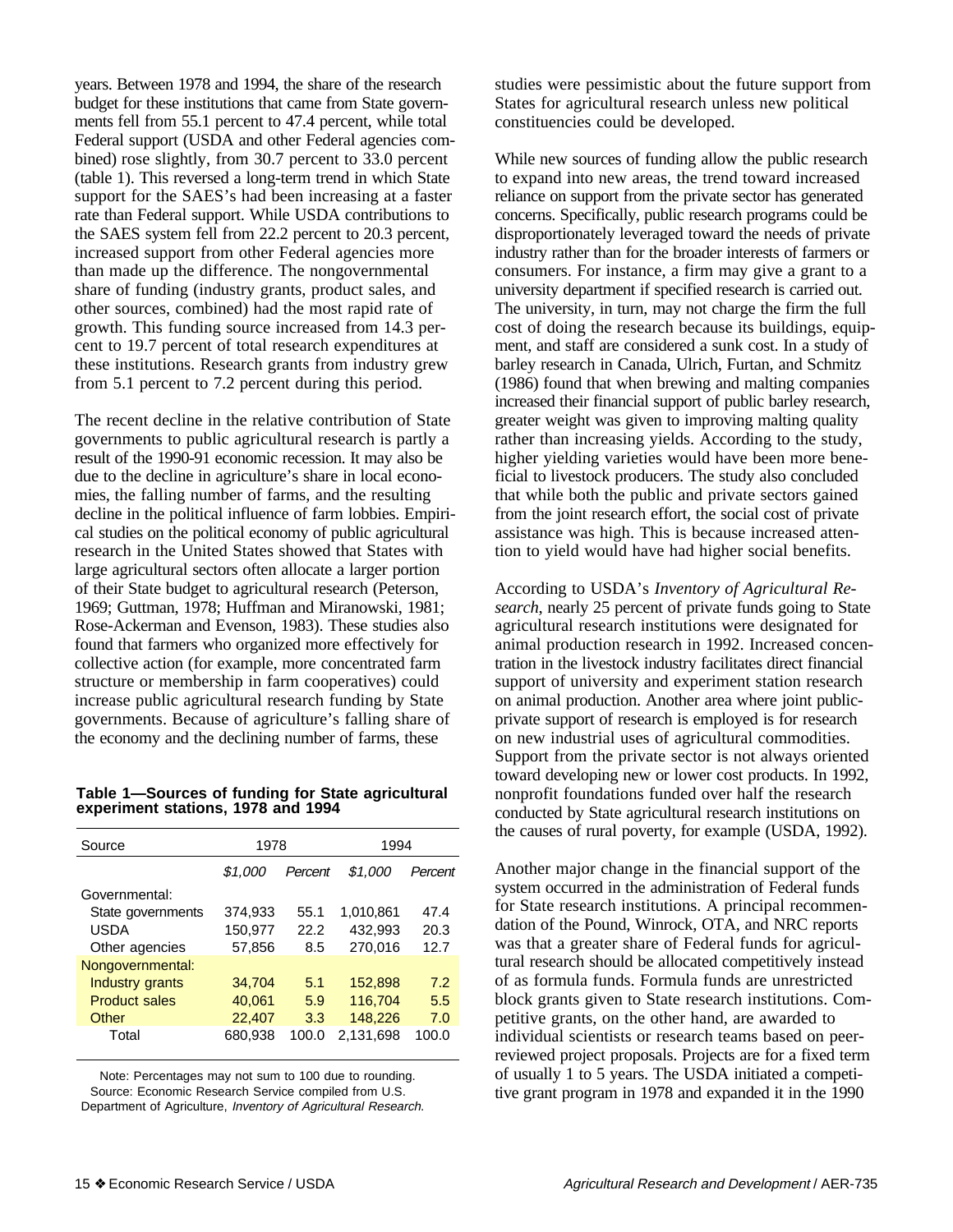farm bill with the National Research Initiative. During the past several years, scientists at SAES institutions also became more active in competing for research grants administered by other Federal agencies, such as the National Science Foundation (NSF) and the National Institutes of Health (NIH).

Since the 1960's, the share of Federal agricultural research dollars administered as formula funds has declined significantly (table 2). In 1970, formula funds were 61 percent of all Federal research funds going to SAES and cooperating institutions, and 87 percent of USDAadministered funds. By 1994, formula funding had fallen to 30 percent of Federal funds and 49 percent of USDA funds for agricultural research at these institutions. Not all of the decline in formula funds was the result of the increased use of competitive grants, however. Noncompetitive project grants also grew substantially. In 1965, USDA began a "special grants" program, which allocated funds noncompetitively to specific research institutions for projects earmarked by Congress. The SAES institutions also receive research grants directly from USDA in-house research agencies in the form of cooperative agreements (contract research). ARS, the Forest Service, and the Economic Research Service use cooperative agreements to fund specific studies in support of their research programs.

The choice of a funding mechanism has significant implications on the character of agricultural research conducted in the State research system (see box, "Institutional versus Project Support of Agricultural Research"). Formula funding often encourages recipient institutions to undertake major mission-oriented applied research and technology development programs (Ruttan, 1982). It also relieves scientists from the burden of grant seeking, making more time available for research activities (Huffman and Just, 1994). Project support, on the other hand, encourages the research institute to become more responsive to the priorities established by the funding agency. It also enables USDA to draw upon the research capacity outside the land-grant university system (National Research Council, 1989b). According to a study by Frisvold and Day (1993), a larger share of competitive grants is allocated toward research on basic biology and animal production compared with other types of USDA funding mechanisms.<sup>4</sup> These are areas that are likely to generate new knowledge and technologies that can be applied nationally or regionally. Formula funds,

|                   | Project support |                                 |         |                                      |              |                                  |         |                                       |         |                       |         |                                          |         |
|-------------------|-----------------|---------------------------------|---------|--------------------------------------|--------------|----------------------------------|---------|---------------------------------------|---------|-----------------------|---------|------------------------------------------|---------|
| Year              |                 | <b>USDA</b><br>formula<br>funds |         | <b>USDA</b><br>competitive<br>grants |              | <b>USDA</b><br>special<br>grants |         | <b>USDA</b><br>contracts<br>and other |         | Other<br>Federal $^2$ |         | Total<br>project<br>support <sup>3</sup> |         |
|                   | \$1,000         | Pct.                            | \$1.000 | Pct.                                 | \$1.000      | Pct.                             | \$1.000 | Pct.                                  | \$1,000 | Pct.                  | \$1,000 | Pct.                                     | \$1,000 |
| 1970              | 55.572          | 61                              | 0       | $\Omega$                             | 1,581        | 2                                | 6.974   | 8                                     | 27,308  | 30                    | 35,863  | 39                                       | 91,435  |
| 1975              | 80,948          | 58                              | 0       | 0                                    | 10.448       | 8                                | 11,686  | 8                                     | 35,300  | 26                    | 57,434  | 42                                       | 138,382 |
| 1980              | 121,124         | 46                              | 9,480   | 4                                    | 9,627        | 4                                | 50,040  | 19                                    | 71,581  | 32                    | 140,728 | 54                                       | 261,852 |
| 1985              | 188.232         | 51                              | 11,514  | 3                                    | 20,395       | 6                                | 36,847  | 10                                    | 112.414 | 31                    | 181.170 | 49                                       | 369,402 |
| 1990              | 191.711         | 37                              | 31,173  | 6                                    | 47.605       | 9                                | 55,133  | 11                                    | 188,606 | 37                    | 322.517 | 63                                       | 514,228 |
| 1992              | 209,400         | 35                              | 40,057  | 7                                    | 61,914       | 10                               | 65,981  | 11                                    | 221,315 | 37                    | 389,267 | 65                                       | 598,667 |
| 1994              | 214.254         | 30                              | 62.542  | 9                                    | 69.162       | 10                               | 87,035  | 12                                    | 270.016 | 38                    | 488.755 | 70                                       | 703.009 |
| Gini <sup>4</sup> | 0.34            |                                 | 0.63    |                                      | 0.59<br>0.51 |                                  | 0.55    |                                       |         |                       |         |                                          |         |

**Table 2—Federal support for State agricultural experiment stations**

<sup>1</sup>Includes other research grants administered by CSREES (formally CSRS). <sup>2</sup>Including National Institutes of Health, National Science Foundation, U.S. Agency for International Development, Department of Defense, Department of Energy, National Aeronautics and Space Administration, Tennessee Valley Authority, Department of Health and Human Services, and other non-USDA agencies. This includes a mix of competitive and noncompetitive project grants. <sup>3</sup>May not add due to rounding. <sup>4</sup>Gini coefficients show the distribution of USDA funding among States (based on 1992 budget allocation).

Source: Economic Research Service compiled from U.S. Department of Agriculture, Inventory of Agricultural Research.

<sup>&</sup>lt;sup>4</sup>This is partly due to the characteristics of competitive grant programs generally and partly due to how the NRI is designed. Congress mandated that NRI funds be allocated among six areas in the following proportions: plant systems (40 percent), animal systems (25 percent), natural resources (20 percent), nutrition (7 percent), processing (4 percent), and markets, trade, and rural development (4 percent).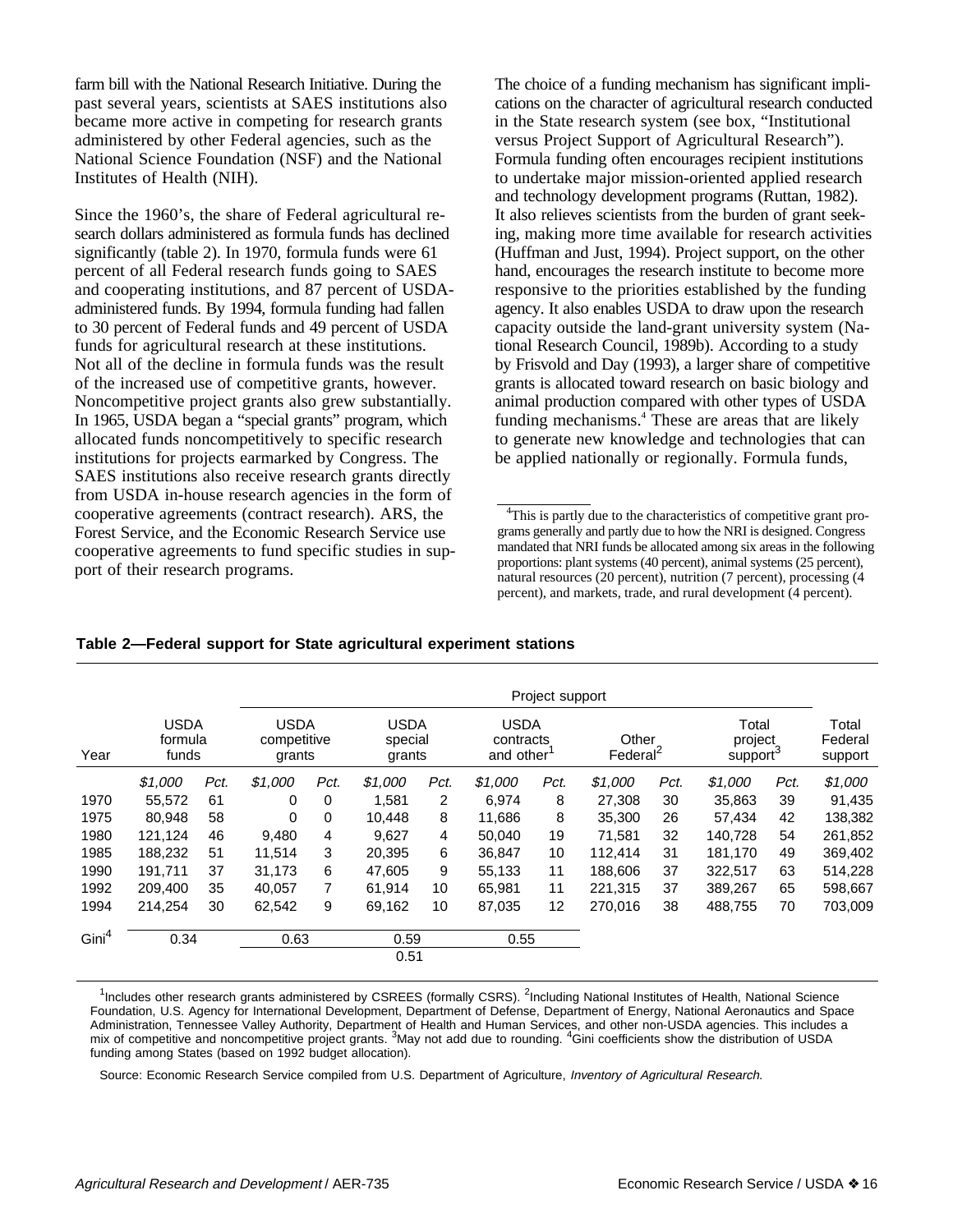# **Institutional versus Project Support of Agricultural Research**

The Federal Government supports both institutional and project funding of agricultural research. Historically, institutional support as unrestricted block grants to research institutions has been the primary form of Federal support for agricultural research. How these funds are used is left to the discretion of the receiving institutions. Project support for research, on the other hand, provides funds to individual researchers or teams for research on specific topics. Projects are for a fixed term of usually 1-5 years. Project funding by the USDA was initiated in 1965 with the Special Grants program and expanded in 1977 with the Competitive Grants Program.

Institutional support of research encourages research institutions to undertake major mission-oriented applied research programs. It also relieves researchers from the burden of grant seeking, freeing up more time for research activities. Project support, on the other hand, can encourage more fundamental, cutting-edge research and quickly focus research resources on newly emerging issues. Project funding also enables the USDA to draw upon research resources outside the landgrant system. Both systems of research support have merits, and the appropriate question for science policy is not whether one system of support is better than another, but what is the appropriate mix of the two systems for optimal research performance?

#### **Federal Institutional Support for Agricultural Research**

*Formula funds*. These are unrestricted block grants allocated to State agricultural experiment stations (SAES's) and cooperating institutions for research on agriculture, forestry, and veterinary medicine. Funds are allocated to States based on congressionally mandated formulas and administered by USDA's Cooperative State Research, Education, and Extension Service (CREES) in the following manner:

1. *Hatch Act of 1887*—supports agricultural research at SAES's;

2. *Evans-Allen Program* (Section 1455 of 1977 Farm Bill)—supports agricultural research at 1890 Colleges and Tuskegee University;

3. *McIntire-Stennis Act of 1962* supports forestry research at the Forestry Colleges and SAES's;

4. *Animal Health and Disease Research Program* (Section 1433 of 1977 Farm Bill)—supports veterinary research at veterinary schools and SAES's.

*Intramural research*. Institutional support is also provided for research conducted at USDA research-performing agencies. These are primarily the Agricultural Research Service, Forest Service, and Economic Research Service.

#### **Federal Project Support of Agricultural Research**

The USDA and other Federal agencies also provide funds for specific projects of fixed terms.

*USDA Competitive Grants*. These grants are awarded on the basis of submitted research proposals that are peer-reviewed. Research proposals are considered for six broad categories: (1) natural resources and the environment; (2) nutrition, food quality, and health; (3) animal systems; (4) plant systems; (5) markets and trade; and (6) policy. Funds for the Competitive Grant Program were authorized by the National Research Initiative of the 1990 Farm Bill and are administered by CSREES.

*USDA Special Grants*. These grants are congressionally earmarked funds to specific universities or entities for specific research projects. Special Grants were first authorized in 1965 by P.L. 89-106, and are administered by CSREES.

*Other USDA contracts, grants, and cooperative agreements.* project support to SAES's from USDA research-performing agencies (Agricultural Research Service, Economic Research Service, and Forest Service).

*Non-USDA federal grants for agricultural research.* Several non-USDA Federal Agencies support agricultural research projects at State universities and research entities. These include the Department of Energy, Department of Defense, Department of Health and Human Services, National Institutes of Health, National Science Foundation, Tennessee Valley Authority, National Air and Space Agency, and the Agency for International Development.

special grants, and contract research, on the other hand, were more likely to support research for natural resource management, rural development, and for improving community services and the environment. Information and technology to address these issues are often more location-specific (Frisvold and Day, 1993).

Changes in funding mechanisms also affect the distribution of Federal funds among States. Competitive grants

may favor States with strong basic sciences research at the expense of universities that emphasize applied technology development. Many States rely almost exclusively on formula funds for Federal support of agricultural research. Formula funds account for more than 70 percent of USDA research funds going to SAES's in 14 States and for more than 85 percent of funds in 5 States. California, on the other hand, receives most of its USDA research funds from a combination of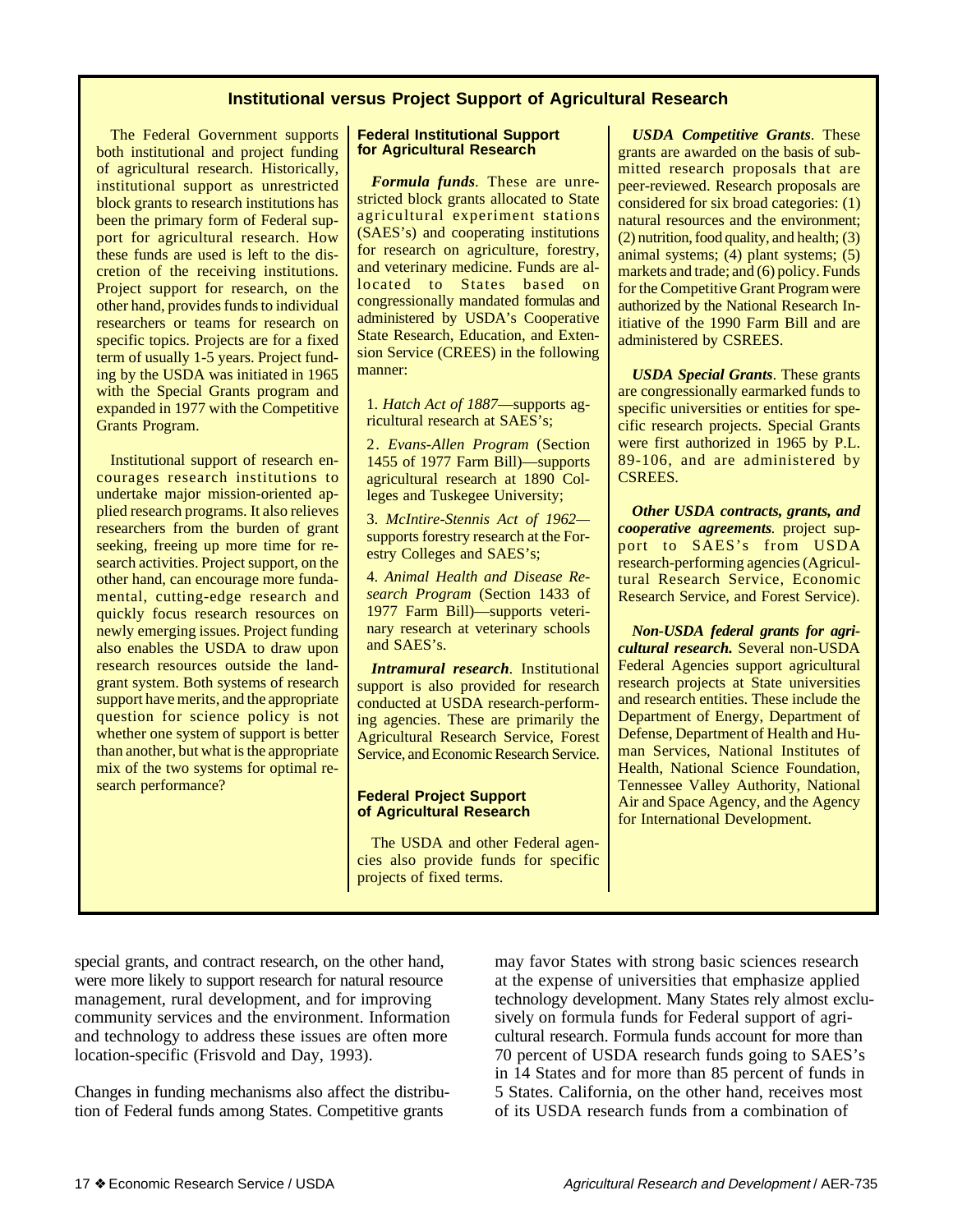competitive grants and contracts. Hawaii, North Dakota, and Massachusetts receive more than 40 percent of their USDA funds as special grants (Frisvold and Day, 1993). Buttel (1986) hypothesized that increased reliance on competitive grants might create a two-tier system of "haves" and "have-nots" within the land-grant university system. Frisvold and Day (1993) found that universities with highly ranked programs in basic biological sciences fared better than others in obtaining USDA competitive grants. They also found that formula funds were more equally distributed among States than project grants, as indicated by the smaller Gini coefficient associated with formula funds in table 2 (a Gini coefficient of zero would mean that each State receives an equal share of USDA research funds, while a value of 1.0 would mean that one State receives all research funds). Formula funds were more evenly distributed among States than project grants. This is especially true for the allocation of competitive grants and special grants, although these alternative funding mechanisms often offset each other. While the Gini coefficients for competitive grants and special grants are 0.63 and 0.59, respectively, the Gini coefficient for all project support is only 0.51 (table 2). In other words, a larger share of special grants went to States that received a smaller share of competitive grants. This tendency served to mitigate the distributional implications of increasing competitive funding.

# **Research Priorities for Public Agricultural Research**

The increased reliance on project-oriented support for agricultural research in the Federal-State system places a greater burden for research management on the funding agencies. It shifts responsibility for priority setting from the experiment station to the funding agency. It also makes coordination between science-oriented research and technology-oriented research more problematic. Project-oriented research is less likely to be integrated into the programmatic themes established by an experiment station.

The growth in agricultural research conducted by the private sector also has important implications for public agricultural research. Research administrators in the public sector must increasingly justify their comparative advantage in conducting applied research compared with the private sector.

The USDA's Current Research Information System (CRIS) provides data about funding allocations for agricultural research in the Federal-State system. This system employs a four-way classification of agricultural research expenditures by commodity or resource, by field of science, by research problem area, and by activity. Each agricultural research project is assigned at least

one classification code in each of these four areas. An annual USDA publication, the *Inventory of Agricultural Research*, gives the allocation of research expenditures and scientist-years by these classifications for Federal and State agricultural research institutions.

# **Allocation of Research Resources Between Programs and Goals**

In 1992, more than \$2.9 billion were spent on public agricultural research (table 3). Crop, livestock, and forestry research made up just more than 71 percent of total spending. Nearly 12 percent went for research on natural resource conservation and management, principally research on soil, water, and wildlife resources. The remaining 17 percent was distributed among four other program areas, including food science, general resources and technology, competition and trade, and research on rural people, communities and institutions.

Another indication of the goals of this research is given in figure 5. This figure shows the allocation of public research expenditures for each of the nine major research problem areas defined in CRIS for 1973, 1982, and 1992, in constant 1992 dollars. The share of research expenditures for these goals has remained stable during the past 20 years, with some minor changes. More than 70 percent of public agricultural research expenditures went to three goals: (1) reduction of production costs of food and forest products; (2) protection of forests, crops, and livestock from pests and diseases; and (3) conservation and management of natural resources. Research to protect agricultural products from pests and diseases increased in real terms and currently accounts for nearly a fourth of total agricultural research spending.

#### **Table 3—Public research expenditures by program area, 1992**

| Research program area                | Expenditure | Share<br>of total |
|--------------------------------------|-------------|-------------------|
|                                      | \$1.000     | Percent           |
| Crops                                | 999.690     | 34.4              |
| Animals                              | 691.041     | 23.8              |
| Forest resources                     | 381,965     | 13.1              |
| Natural resources                    | 335.418     | 11.5              |
| Food science and nutrition           | 169.302     | 5.8               |
| Competition, trade, and adjustment   | 139.726     | 4.8               |
| General resource and technology      | 100,310     | 3.5               |
| People, communities and institutions | 88,353      | 3.0               |
| Unclassified                         | 7,356       | 0.1               |
| Total                                | 2,913,161   | 100.0             |

Source: Economic Research Service compiled from U.S. Department of Agriculture, Inventory of Agricultural Research.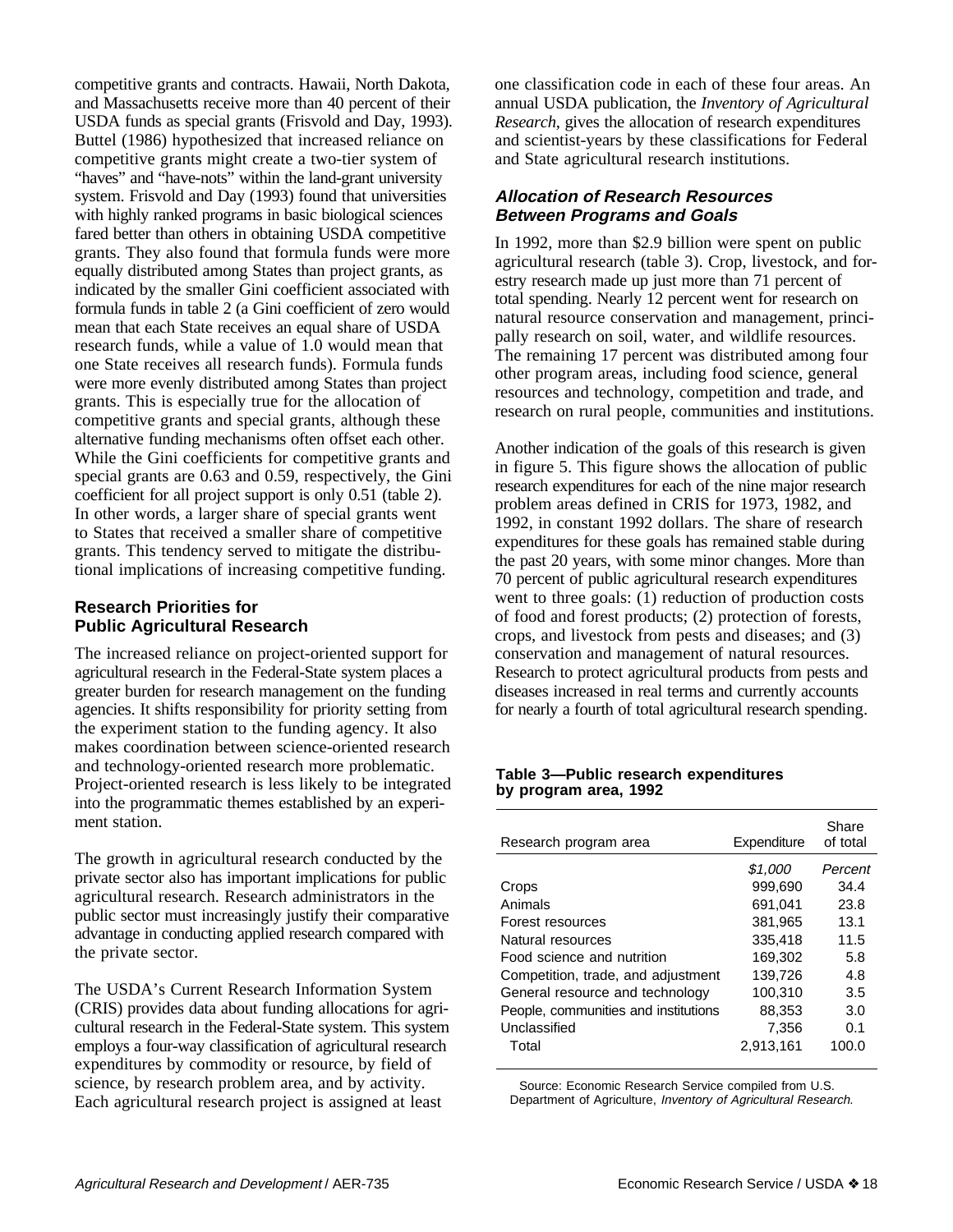# **<sup>1</sup>** Figure 5 **Allocation of USDA-SAES research expenditures, by goal**



Million constant 1992 dollars

Note: Percentage of annual total expenditures in parentheses. Totals may not sum due to rounding.

<sup>1</sup> Annual expenditures adjusted for inflation by cost-of-research deflator.

Source: Economic Research Service. Data derived from Alston and Pardey, 1995.

Research for natural resource management also experienced steady growth in real terms since 1973. Its share of the total budget increased from 12 percent in 1973 to 15 percent in 1992. On the other hand, research expenditures to reduce production costs declined in real terms between 1982 and 1992, falling from 33 percent to 30 percent of the total by 1992. The remaining 30 percent of research expenditures is allocated among the six remaining goals, which include post-harvest use, consumer and rural issues, and international development.<sup>5</sup>

# **Economic Analysis of Research Resource Allocation6**

The budget allocations of the public agricultural research shown in table 3 and figure 5 do not indicate whether too much or too little research is being allocated to any particular program area or goal. Measuring the allocative efficiency of these budget allocations requires expert opinion and analysis of technological possibilities and the potential economic and social impacts of new technology. Ruttan (1982) characterized the setting of agricultural research priorities as bringing information to bear on two principal questions:

(1) What are the possibilities of advancing knowledge or technology if resources are allocated to a particular commodity, problem, or discipline? and

(2) What will be the value to society of the new knowledge or the new technology if the research effort is successful?

<sup>&</sup>lt;sup>5</sup>Other ways of broadly categorizing agricultural research expenditures have also been developed. The Joint Council for Food and Agricultural Sciences (JCFAS), which advises the USDA on research priorities, developed seven overall categories for allocating research expenditures. The Experiment Station Committee on Policy (ESCOP) uses a slightly different seven-category system and conducts an annual budget review and priority-setting exercise for the SAES's. These two systems correspond closely to the eight research program areas shown in table 3.

<sup>&</sup>lt;sup>6</sup>Alston, Norton, and Pardey (1995) present a comprehensive review of analytical models for allocating public resources for agricultural research. See also Ruttan (1982, pp. 262-97) and Fox (1987).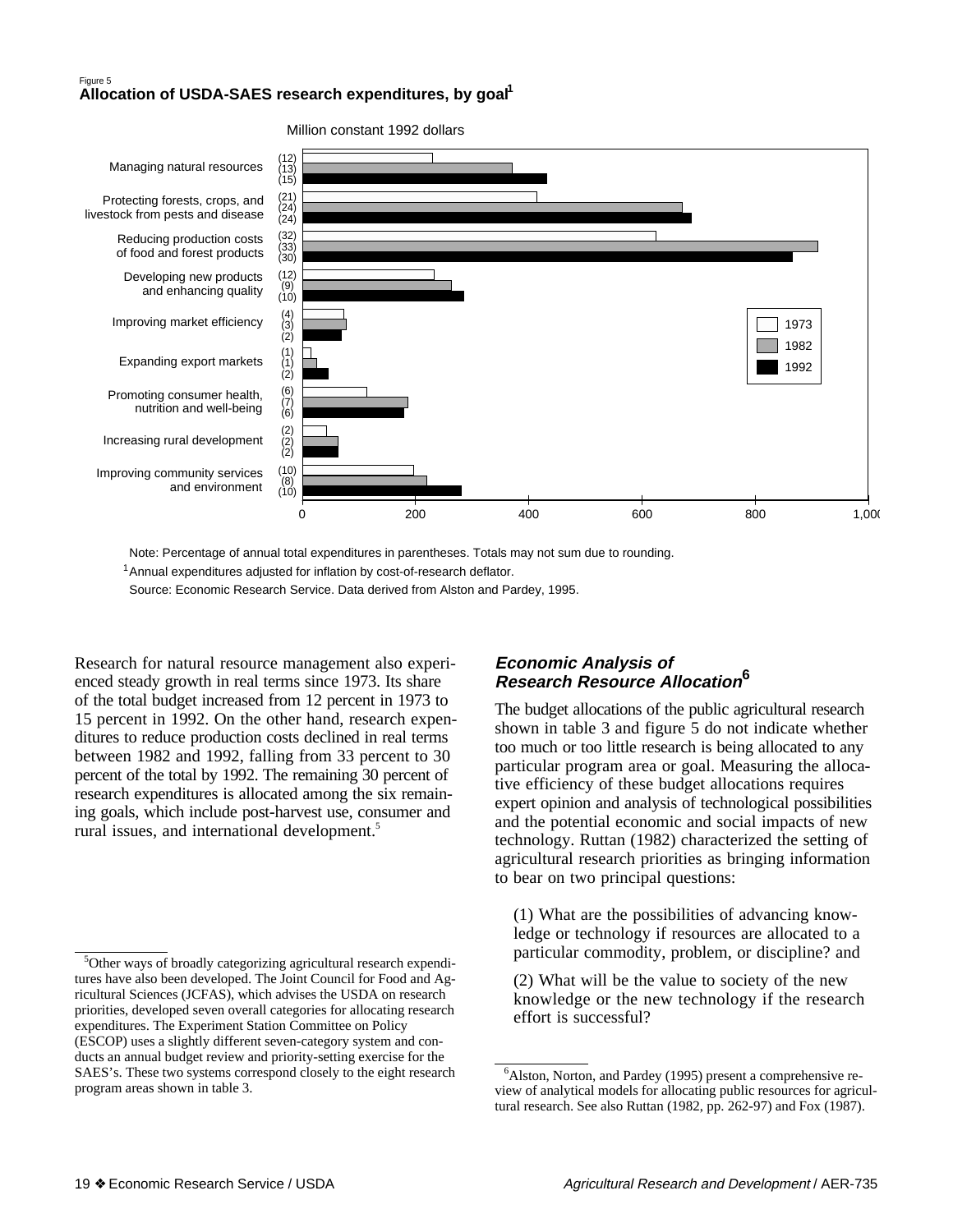Scientists who are on the leading edge of a research discipline or problem being considered are probably best able to make judgments about the first question. The answer to the second question often requires information from economic or social sciences. Answers to these questions help identify what research should be given highest priority. Yet, they do not shed much light on whether the public or private sector should bear the primary responsibility for conducting this research. Increasingly, public agricultural research administrators need to pose a third question to their research allocation decisions:

(3) Of the research required to sustain productivity growth and meet other goals, what research will not be undertaken by the private sector?

The private sector will not conduct some kinds of research, while in other areas, the private sector is likely to underinvest. The rationale for public support of research is clearest for socially valuable research that the private sector does not find profitable to fund (see box, "Research on Public Goods"). Institutional linkages between public and private research can help assure that research efforts are not redundant and that new scientific knowledge is put to commercial use quickly (see "Public-Private Collaboration in Agricultural Research," p. 51, for a discussion of this issue).

Formal, analytical tools can help policymakers in allocating increasingly scarce research resources. These tools also serve to make public programs more accountable. At the same time, it is possible to overmanage a research system. Success in research is difficult to predict and innovation requires flexibility in order that scientific ingenuity is not stifled. Economic input into research planning and evaluation may be best conducted at the program level (that is, by commodities, disciplines,

## **Research on Public Goods**

Several important areas of public concern have little commercial benefit to private researchers. Therefore, the public sector must conduct research to reach the level wanted by society as a whole.

#### **Natural Resources and Environmental Research**

Natural resources research covers the use, management, and conservation of natural resources and the environment. Natural resources research funded by USDA research agencies fell between 1978 and 1992, to \$267 million. USDA in-house research in natural resources can be separated into six different topics: soil, land assessment and management, water, forest products, pollution, and other research (including interdisciplinary). Forest products research received the most funds in both 1978 and 1992. Soil research funding grew slightly over this period. The most dramatic increase was in the category "Other," specifically in interdisciplinary research, weather research, and remote sensing. Funds for water, land assessment, pollution, and forest products declined between 1978 and 1992.

Institutions outside the USDA are now conducting an increasing percent-

age of the natural resources and environmental research funded by the agency. Natural resource funding at SAES and cooperative institutions is spread relatively evenly among the different research topics. The category "Other" is the largest recipient of funds (with the leading research areas being "Interdisciplinary Research" and "Fish and Other Wildlife"). Forest Products received the next highest level of appropriations. Unlike USDA in-house research, the funding of each SAES research topic increased from 1978 to 1992 (to \$465 million). State tax revenues were an increasingly important funding source for natural resources research at SAES.

#### **Research on Food Safety, Nutrition, and Other Consumer Needs**

One of the nine major goals of the public agricultural research system is to "protect consumer health and improve the nutrition and well-being of the American people" (CRIS, 1993). Research areas likely to be underfunded without public efforts are general nutrition research, research on contaminants, and various health hazards.

Most of USDA's in-house research focused on, in order of funding received in 1992, human nutrition, microbial contamination, and toxic contaminants. Research on human nutrition, microbial contaminants and natural toxins increased between 1978 and 1992. However, USDA research on consumer issues as a whole fell approximately 14 percent between 1978 and 1992 to less than \$34 million (in real terms). Generally, USDA moved away from the broader areas of food-related research to focus on high-profile research with a larger public good component.

At SAES and other institutions, the priority patterns were similar to those at USDA, with nutrition, microbial, and toxic contaminant research receiving the most funding. However, funding for food-related research increased and the distribution of research funds was broader across other categories.

USDA appears to have reduced its role in consumer research overall, except microbial and human nutrition research. SAES and other institutions continued to play an increasing part in food and related research.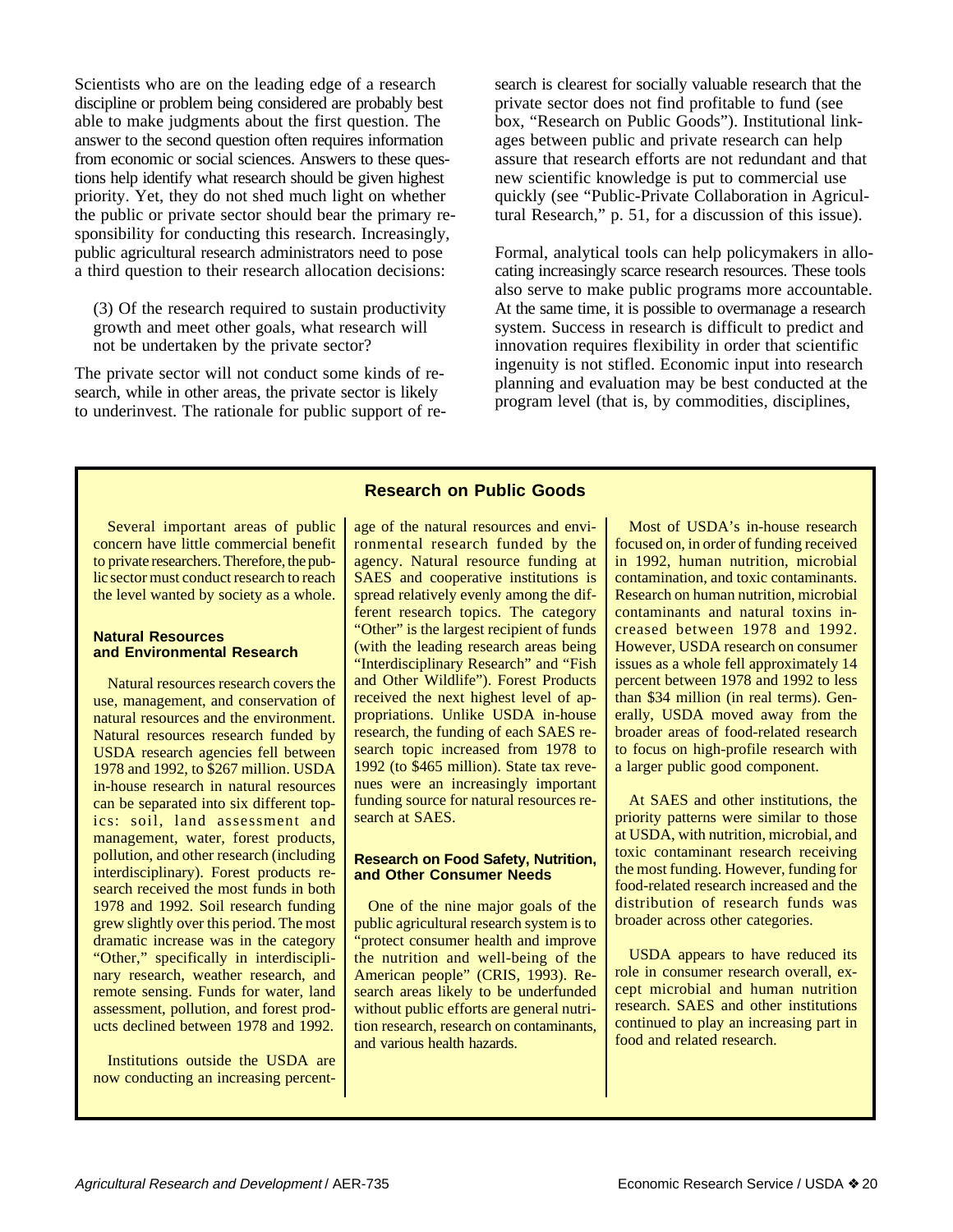and broadly defined research problems) rather than by individual projects. Applying formal models of research allocation is also more difficult for non-commodity research, such as more basic research that cuts across several commodities and applied research that generates nonmarket benefits.

*Benefit-cost analysis, or the "economic surplus" approach.* Benefit-cost analysis compares the present value of the estimated research costs of a project or program to its anticipated benefits. It requires estimates of expected yield increases over time under various levels of research, expected adoption rates, and anticipated aggregate production and price effects. The advantage of this method is that a consistent measure of economic efficiency is applied to each alternative. In the last several years, significant progress has been made in laying the analytical foundation for doing cost/benefit analysis of research resource allocation (Alston, Norton, and Pardey, 1995).

There is a practical barrier to estimating detailed prospective rates of return. Scientists often have difficulty providing informed mean estimates of the effects of research on yield or productivity increases where the scientific outcome of the research is yet unknown. Doing this for basic research would be particularly difficult where the connection of the research to a specific future commercial application is less clear. Past attempts to estimate the broader effects of new technologies suggest the potential difficulties with this approach. For example, in retrospect, scientists appeared to have grossly overestimated the yield effects of bovine somatotropin (McClelland, Kuchler, and Reilly, 1991). After the product was near release, enough information was finally available to estimate yield changes. In fact, onfarm improvement in milk production efficiency is likely be less than 10 percent compared with early estimates of 30 percent or more. On the other hand, scientists may underestimate the effect of scientific and technological advances in other disciplines on their own research. This may lead them to understate the potential for technological breakthroughs. For example, plant breeders may be unable to assess the possibility of advances in plant genetics, although these advances are likely to significantly affect the productivity of their own research.

*Estimates of the rate of return to research as a guide to funding.* An approach that avoids the problem of eliciting prospective evaluations of proposed research projects is to base current research allocation on estimated rates of return to past research. Rate of return estimates can provide insights into the amount of resources that should be allocated to research, how these resources should be allocated among program areas,

and who should fund different kinds of research (see "Economic Returns to Public Agricultural Research," p. 24, and the Appendix for detailed discussions of this issue). The approach seems to suggest very broad resource allocation (for example, basic versus applied research and livestock versus crop research). However, at a more disaggregated level there is a large degree of variability and uncertainty in these estimates.

*Congruence models.* A simple but somewhat naive approach for evaluating the allocation of research expenditures is the congruence model (also called the parity model). The congruence model compares research expenditures with the economic importance of a particular commodity, resource, production stage, or region. It is most often employed by comparing research expenditures among agricultural commodities. Congruence implies that each commodity receives the same level of research funding as a percentage of either the commodity's gross value of production or value-added. The parity idea is based on two assumptions: that the possibilities for technological advance for a given level of research are the same for all commodities; and that the value of a scientific or technical innovation is proportional to the value of the commodity. While both assumptions are simplistic, the congruence model represents a useful starting point for assessing the allocation of research resource. It is a straightforward way to use economic data to put research expenditures into perspective. According to Ruttan (1982), departures from parity should be based on explicit rationale. Such rationales might be the extent to which the private sector can support research in a commodity, judgments about differences in technological opportunities, and objectives other than economic efficiency.

In 1989, an average of \$13.00 was spent on research for each \$1,000 of production (congruence ratio) of 12 selected commodities: vegetables, corn, fruits, soybean, forage, wheat, cotton, sorghum, sugar, other grains, rice, and peanuts (fig. 6). Private seed companies conducted a large share of research for corn, sorghum, sugar, and vegetables.<sup>7</sup> If only public expenditures are taken into account, the congruence ratio for corn is far lower than for the other 11 commodities. Once private expenditures are added, however, corn research is much closer to the average congruence ratio. On the other hand, congru-

<sup>&</sup>lt;sup>7</sup>The estimates for private plant-breeding expenditures are derived from a survey conducted by Kalton, Richardson, and Frey (1989). See table 17 for more detailed information from this survey. While the estimates for private research include only plant breeding, this is one field of science where public and private research are likely to overlap. Around 70 to 80 percent of public research on crop commodities is for increasing biological efficiency and crop protection (Huffman and Evenson, 1993).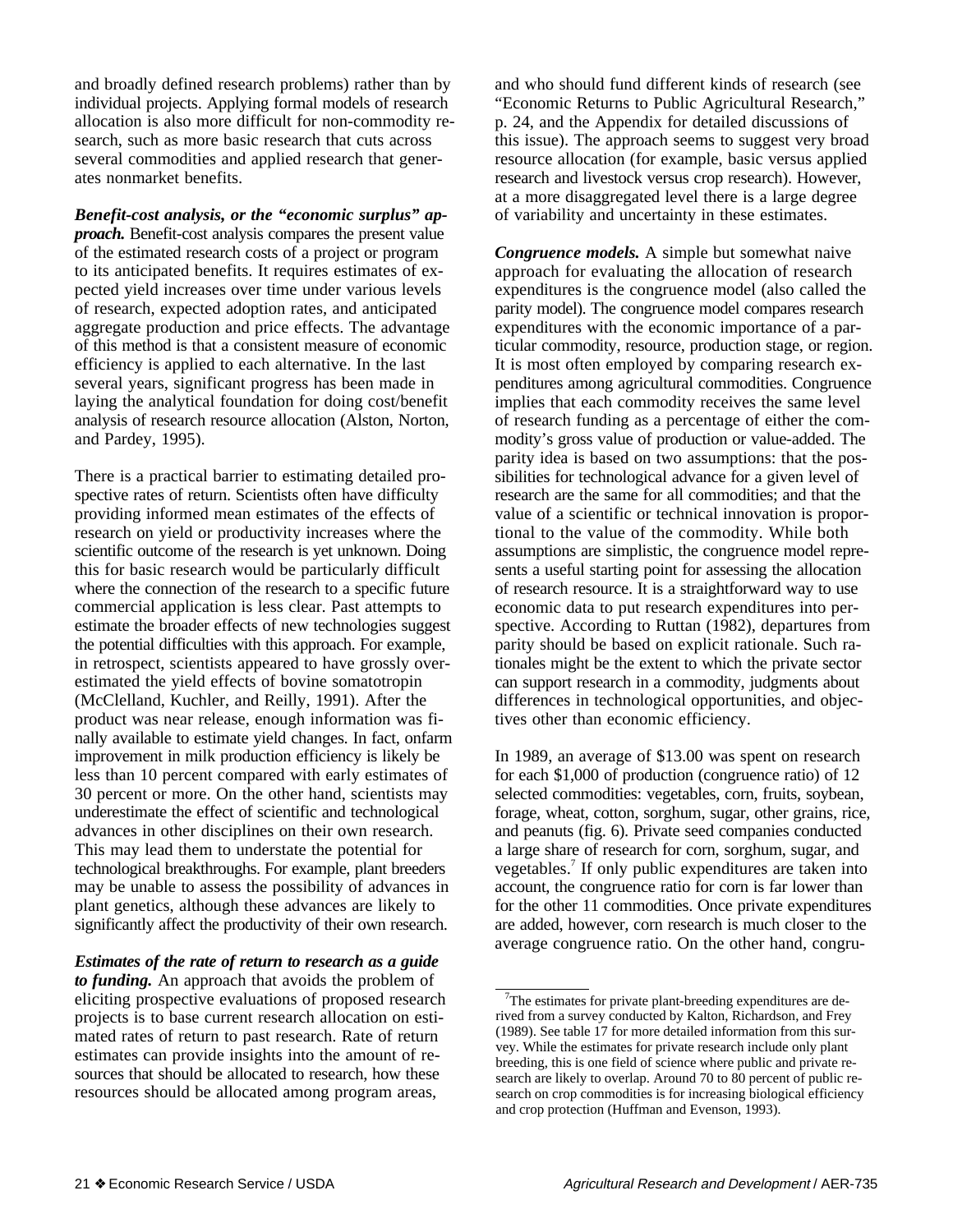#### Figure 6 **Congruence of commodity research**

Million dollars



Research dollars/\$100 of production value



1 Congruence ratios are one way of comparing research spending among commodities. The congruence ratio is the amount spent on research as a percentage of the value of production for a commodity. For example, of the commodities shown in this figure, research spending equals 1.5 percent of the value of production on average (average congruence ratio). For vegetables, research spending is almost 4 percent of production value. For corn, soybeans, forage, and wheat, research spending is at or below 1 percent of production value.

Sources: Economic Research Service. Data for public research expenditures derived from USDA, Inventory of Agricultural Research private plant breeding data derived from Kalton, Richardson, and Frey (1989).

ence ratios for sorghum, and to a lesser extent, rice, exceed the average once the level of private research for these crops is included.

The congruence model is limited as an allocation tool since it fails to include the timing of research benefits and costs, discount rates, probable adoption patterns,

technological opportunities, and market characteristics of different commodities. Nor does it take into account possible economies of scale or diminishing returns in research. There is a minimum size needed for a commodity research program to be viable. This may explain why the congruence ratios for groups of commodities, like vegetables and fruits, are higher than those for